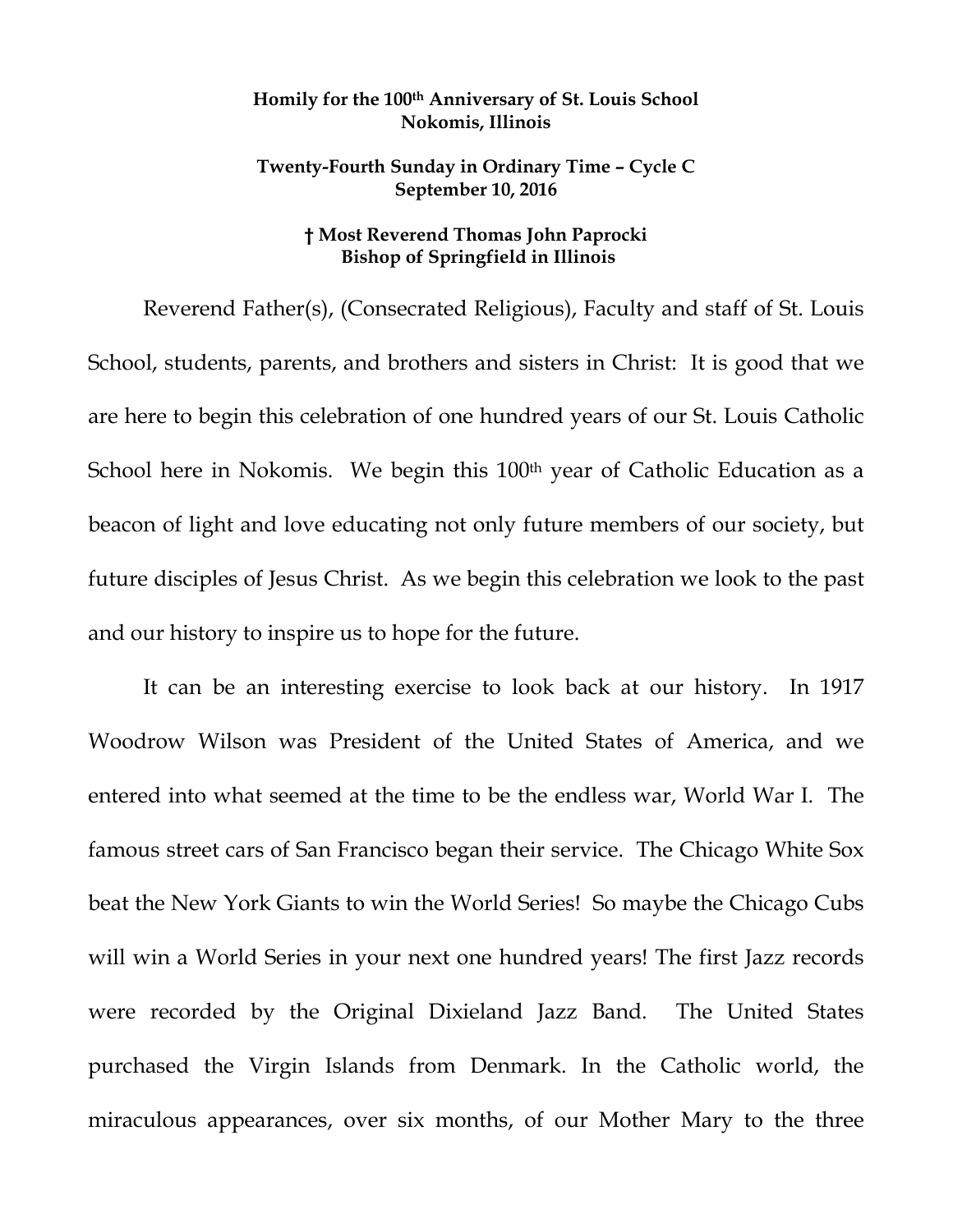shepherd children in Fatima took place, known as Our Lady of Fatima.

The average family income in 1917 was approximately \$2,300. Right here in Nokomis in 1917, the parish had grown because of the opening of two mines, and the need for a school was realized. St. Louis Catholic School opened in September of 1917 to the cost of \$26,000. The school was a major investment for a people who earned so little, but gave so much to begin our school and our history. Their faith, vision, and generosity provided us the foundation for one hundred years of Catholic Education.

Six School Sisters of Notre Dame arrived to staff the school, which opened in September of 1917. In the first year the enrollment of the school, under their care, grew to 180 students. St. Louis school has had its ups and downs, but always had the support of the parish community. For example in 1931 Msgr. Johannes announced the school was having financial difficulties and may need to close. In the height of the great depression the parish held a bazaar to save the school by raising \$700. The school children also participated in the effort to support the school financially, raffling off a live lamb, a large cake, and an art basket.

In 1937 an electric stove and refrigerator were installed. In 1943 the first kindergarten class began. In 1949 the first lay teacher, Marjorie Coady, was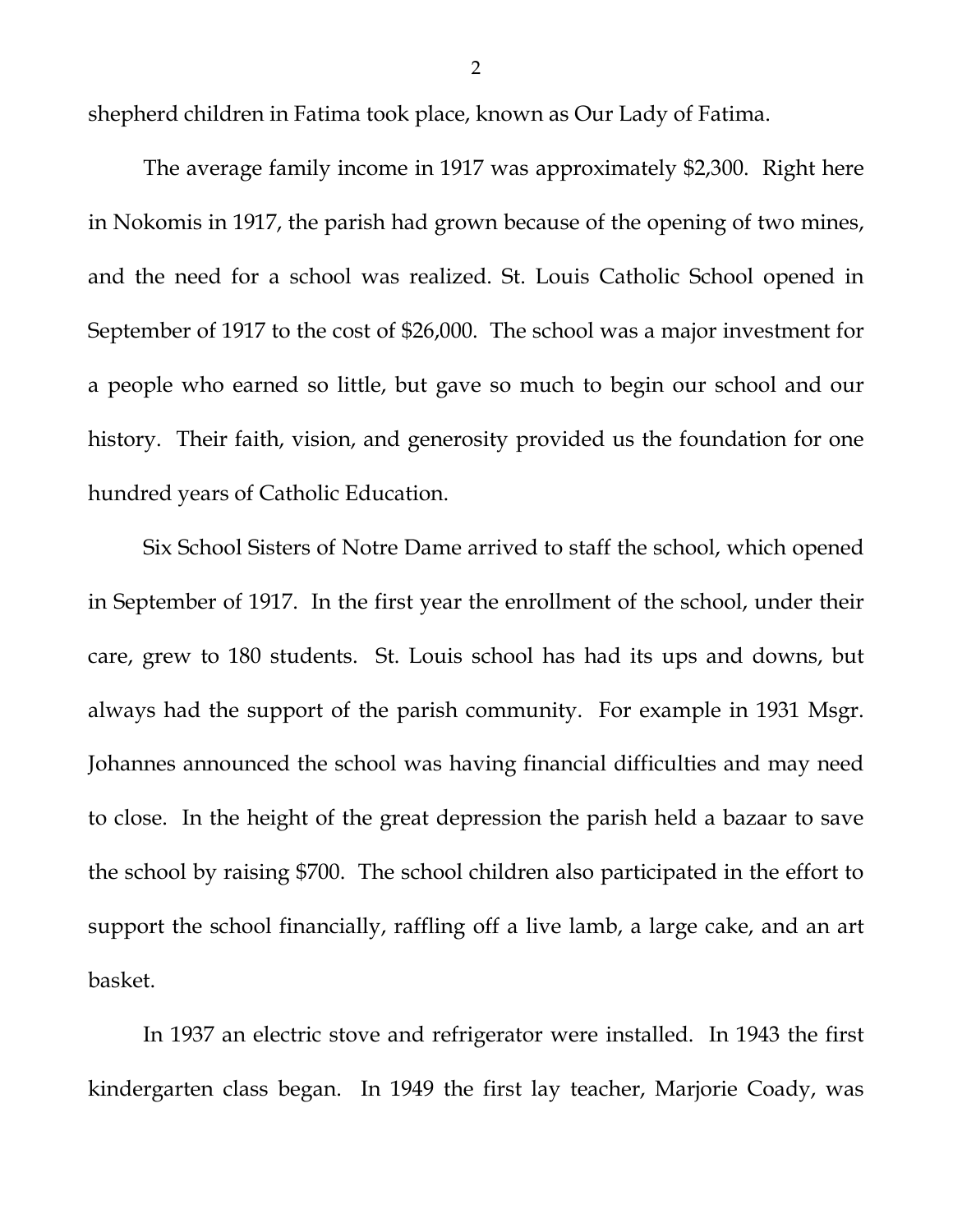hired. In 1953 the school began the first boys' basketball program. In 1955 the first ditto machine was purchased by the Parents' club. In 1979 the sisters took some students and parishioners to Chicago to see Pope John Paul II, now St. John Paul the Great, during his first visit to the United States.

In these brief highlights of our school we see much love poured into St. Louis School. This love was grounded in the faith that has now been passed down for one hundred years here in our beloved school. Our faith is the central part of Catholic Education. This faith is grounded in prayer and the sacraments. This faith is lived out in the example of Moses interceding for God's chosen people. They were broken, sinful, and turned away from God. This act of intercession in prayer speaking to the Lord is the foundation of Catholic Education. Prayer and the sacraments taught to our children feed this work. They feed this seed of faith we plant in these young ones in Catholic Education. It is this faith that we hear St. Paul speak of in his letter to Timothy: a faith filled with gratitude. St. Paul speaks of his gratitude to Christ Jesus for strengthening him and appointing him to ministry. All of us who work to build the faith and most especially our Catholic School teachers and faculty are called and supported by God's grace in their ministry to teach and form our young people to be disciples of Jesus Christ to go out into this world and spread the Gospel.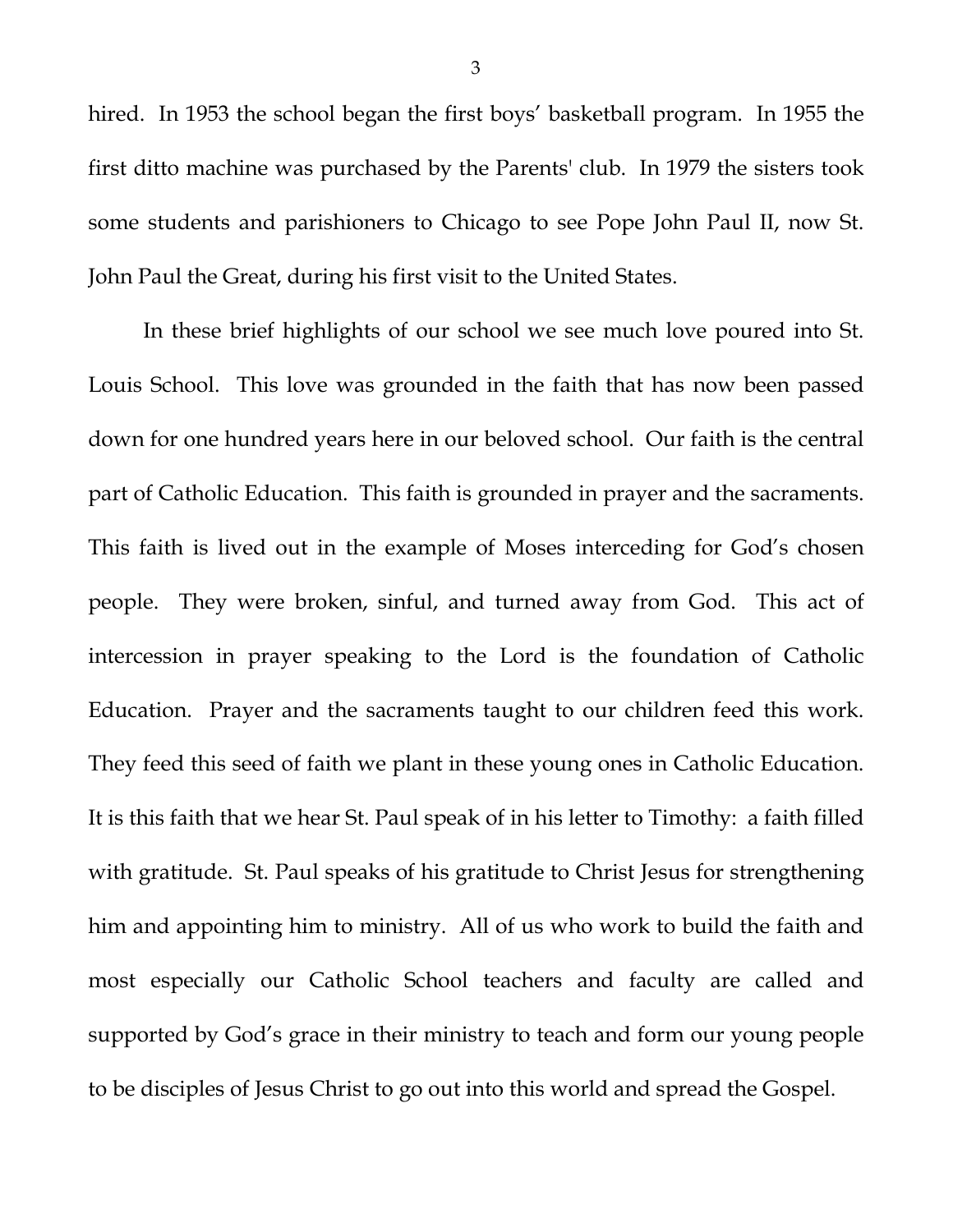We are called to form and educate young disciples, to reach out to these young children, to guide them and search them out wherever they are in their lives, and to bring them to Christ in the example of the Gospel. The shepherd goes after the lost sheep and the woman seeks out the lost coin. We work tirelessly to form disciples and we see this example of the shepherd in the Gospel Parable today as he places that lost sheep on his shoulder and carries it home. These two parables would have sounded foreign to the people Jesus was speaking to, as one would not leave the 99 sheep behind to find the one or spend the lamp and work to find the lost coin. They would have seen these actions as a waste of time and resources. Christ gives us the new way and the new example. We who work in the Church to form disciples see this example. We go forth to find the lost. We go forth to seek the forgotten. We go forth spending our time and resources to carry the sheep home to Christ. There is no more important mission than to bring these children that have been formed for these one hundred years home to Jesus Christ as we form them to be disciples. The countless sisters, the many priests, the numerous lay people, and God's holy people, as intentional disciples, chose to respond to the Lord's generosity to them, and by that response have touched so many lives over the past century of the existence of St. Louis School.